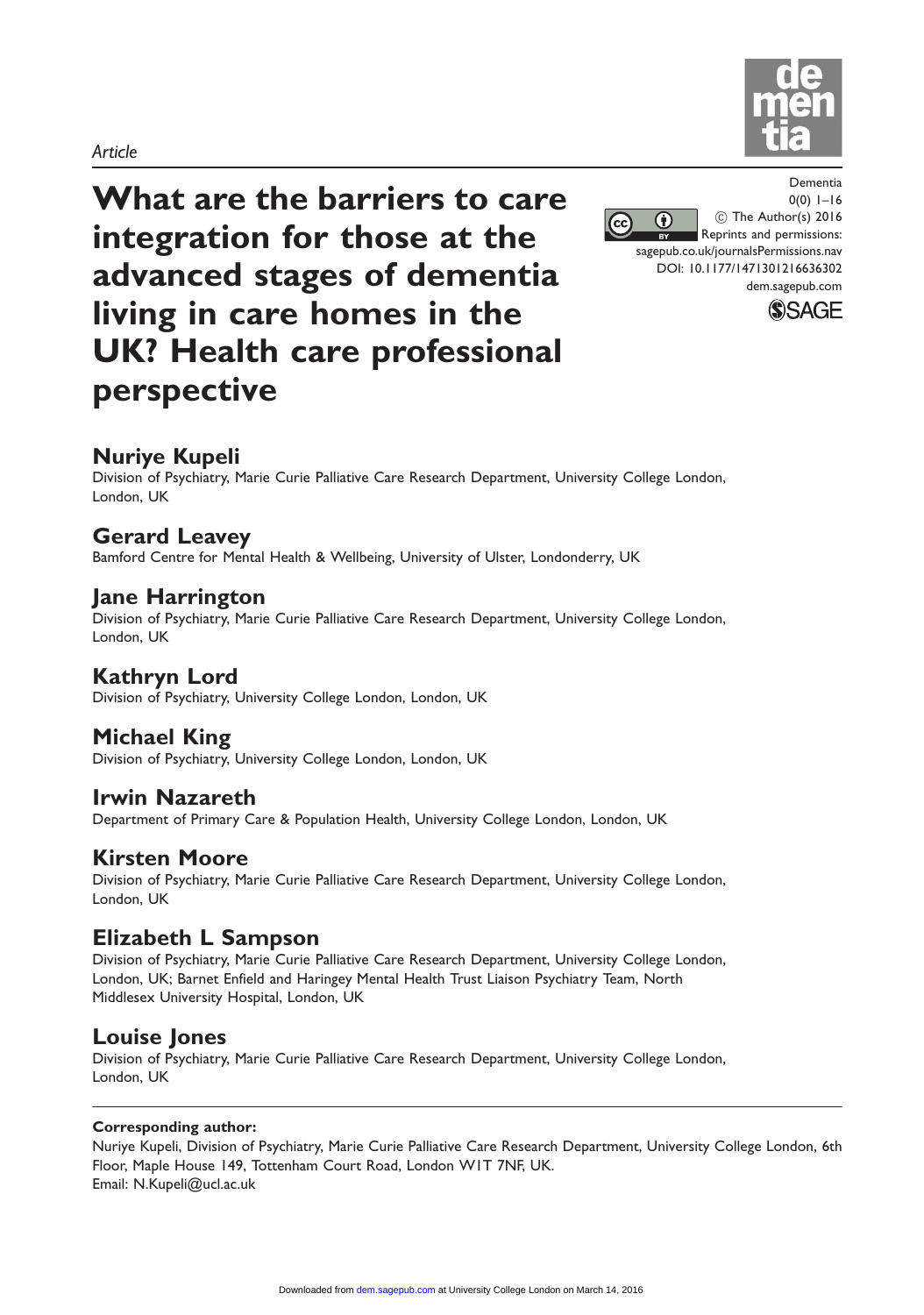#### Abstract

People with advanced dementia are frequently bed-bound, doubly incontinent and able to speak only a few words. Many reside in care homes and may often have complex needs requiring efficient and timely response by knowledgeable and compassionate staff. The aim of this study is to improve our understanding of health care professionals' attitudes and knowledge of the barriers to integrated care for people with advanced dementia. In-depth, interactive interviews conducted with 14 health care professionals including commissioners, care home managers, nurses and health care assistants in the UK. Barriers to care for people with advanced dementia are influenced by governmental and societal factors which contribute to challenging environments in care homes, poor morale amongst care staff and a fragmentation of health and social care at the end of life. Quality of care for people with dementia as they approach death may be improved by developing collaborative networks to foster improved relationships between health and social care services.

#### Keywords

integrated care, dementia, palliative care, qualitative research, care homes

#### **Background**

Dementia is a progressive, neurodegenerative disease. Currently, 850,000 people in the United Kingdom are living with dementia, and this figure will rise to over two million by 2051 (Alzheimer's Society, 2014). A large proportion of the estimated 400,000 residents in UK care homes have dementia or another form of cognitive impairment (Care Quality Commission, 2010). Policy documents addressing dementia care are available in the UK and other countries including for example, USA and Australia (Ouwens, Wollersheim, Hermens, Hulscher, & Grol, 2005), but there is little attention to care at the end of life (Nakanishi et al., 2015).

People at the advanced stages of dementia may become doubly incontinent, unable to communicate their needs and often have multiple co-morbidities such as diabetes and hypertension (Gage et al., 2012). They are at increased risk of hospitalisation, following chest and urinary tract infections and frequently experience pain, anxiety and swallowing problems (Vandervoort et al., 2013). Despite these complex needs, people with advanced dementia often receive fragmented and suboptimal care at the end of life (Gage et al., 2012; Goddard, Stewart, Thompson, & Hall, 2013), and anticipation of future needs or care planning does not occur routinely. The recent White paper on the provision of optimal end of life care for people with dementia suggests that care for those approaching death should be provided by a multidisciplinary team (van der Steen et al., 2014).

Integrated care involves excellent communication between services, information sharing across disciplines and proactive anticipatory care, in particular management of symptoms and has been suggested to improve care outcomes (Wolfs et al., 2011). Integrated care models demonstrate improvement to both quality of care for those with chronic conditions (Ouwens et al., 2005) and quality of life of those at the early stages of dementia (Wolfs, Kessels, Dirksen, Severens, & Verhey, 2008). Importantly, people with advanced dementia should also have access to palliative care services (Lloyd-Williams, Abba, & Crowther, 2014), although research suggests that current palliative care teams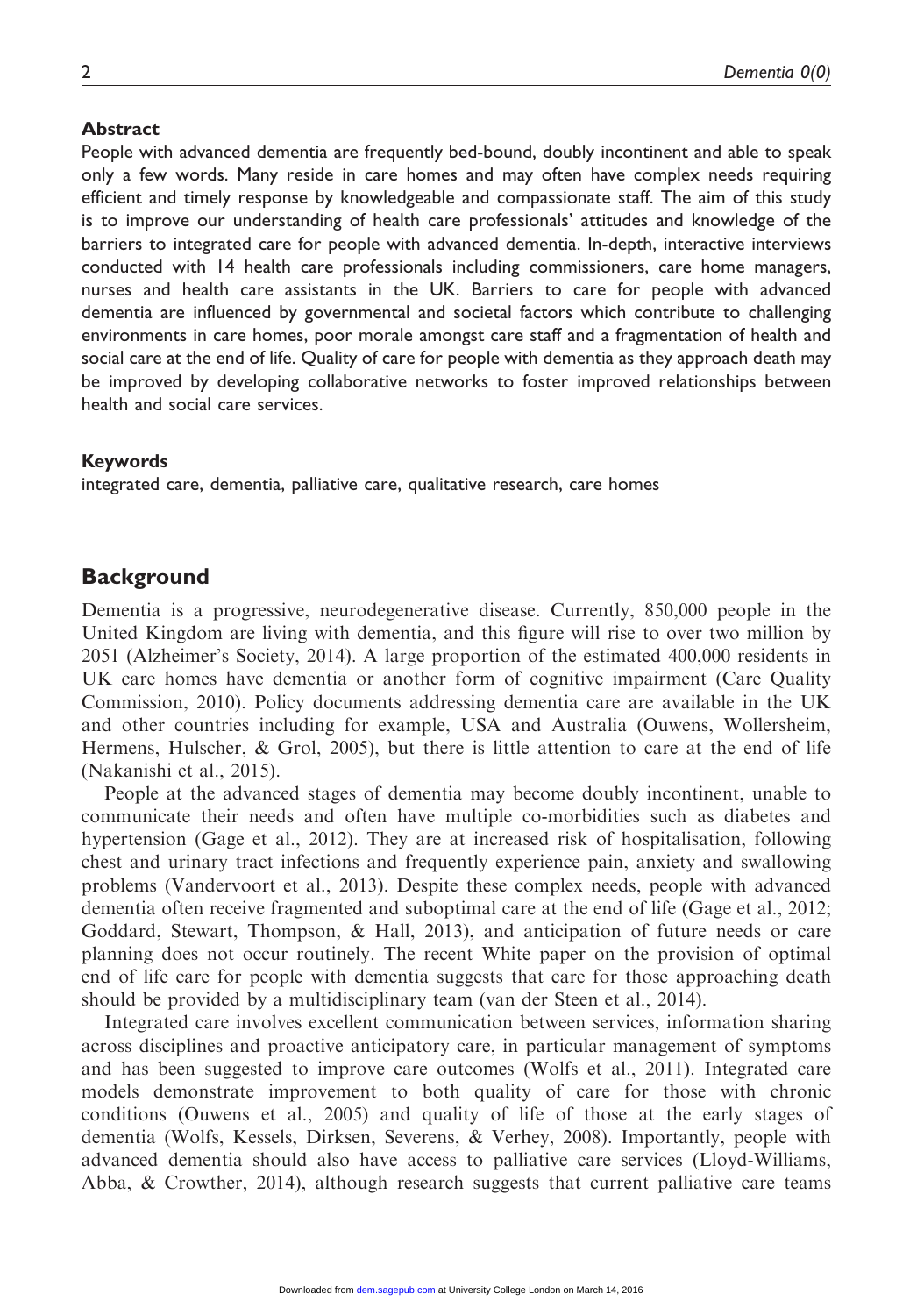may not be prepared for communication and behavioural problems presented by people with advanced dementia (Kupeli et al., 2016).

In the UK, the majority (53%) of those with dementia died in a long-term care institution in 2010 (Sleeman, Ho, Verne, Gao, & Higginson, 2014). In the UK, the National Health Service (NHS) allocates health and social care funding through local Clinical Commissioning Groups (CCGs). Clinical commissioners within CCGs are responsible for commissioning services that are lacking in their locality. Care homes are regulated by the Care Quality Commission (CQC), which is an independent organisation responsible for regulating and monitoring health and social care service providers to ensure the provision of care is safe, effective and of a high quality. The CQC are also responsible for ensuring that safeguarding procedures are adhered to by care homes. Safeguarding guidelines have been developed to ensure that vulnerable individuals are protected from harm and neglect.

However, care homes struggle to meet the needs of those who are approaching the end of life (Davies et al., 2014; Goddard et al., 2013). It has been suggested that palliative services are fragmented (Davies et al., 2014) and care homes are isolated within the wider network of services (Seymour, Kumar, & Froggatt, 2011). These issues are complicated by frequent reports that care home staff may have little skill in recognising when death is approaching and poor knowledge of medications commonly used to manage likely symptoms (Watson, Hockley, & Dewar, 2006). None of these studies, however, examine the issue of integrated palliative care within the care home setting from the perspective of those working both in care homes and provide support from external services.

#### Aims

We aimed to identify the barriers to providing integrated care as understood by care professionals working with people with advanced dementia residing in care homes (all with some nursing beds). The work formed part of a larger national mixed methods programme to develop a complex intervention to improve end of life care for people with advanced dementia, as well as support those close to them.

#### **Methods**

#### Recruitment

We used purposive sampling to recruit Health Care Professionals (HCPs) across a range of organisations providing care for people with dementia. To gain a thorough and detailed understanding of HCPs experiences of providing care, we used a realist approach and indepth interactive interviews (Pawson & Tilley, 1997). We interviewed a range of HCPs working for various organisations across North and South London including care homes and NHS services such as memory clinics, mental health and commissioning services. Interactive interviews enabled the interviewer and respondent to engage in a creative discussion without the restrictive parameters imposed by tightly structured interview schedules (Pawson & Tilley, 1997). Potential respondents were identified by research staff recruiting residents from care homes to a parallel cohort study (Sampson et al., 2016) and through the research team's knowledge of other relevant HCPs. All respondents were sent a study information sheet and a reply slip to return to the researcher within two weeks. Those who returned the reply slip indicating their interest were contacted by research staff and appointments were made for interviews to take place at a location of the respondent's choice, which for the majority of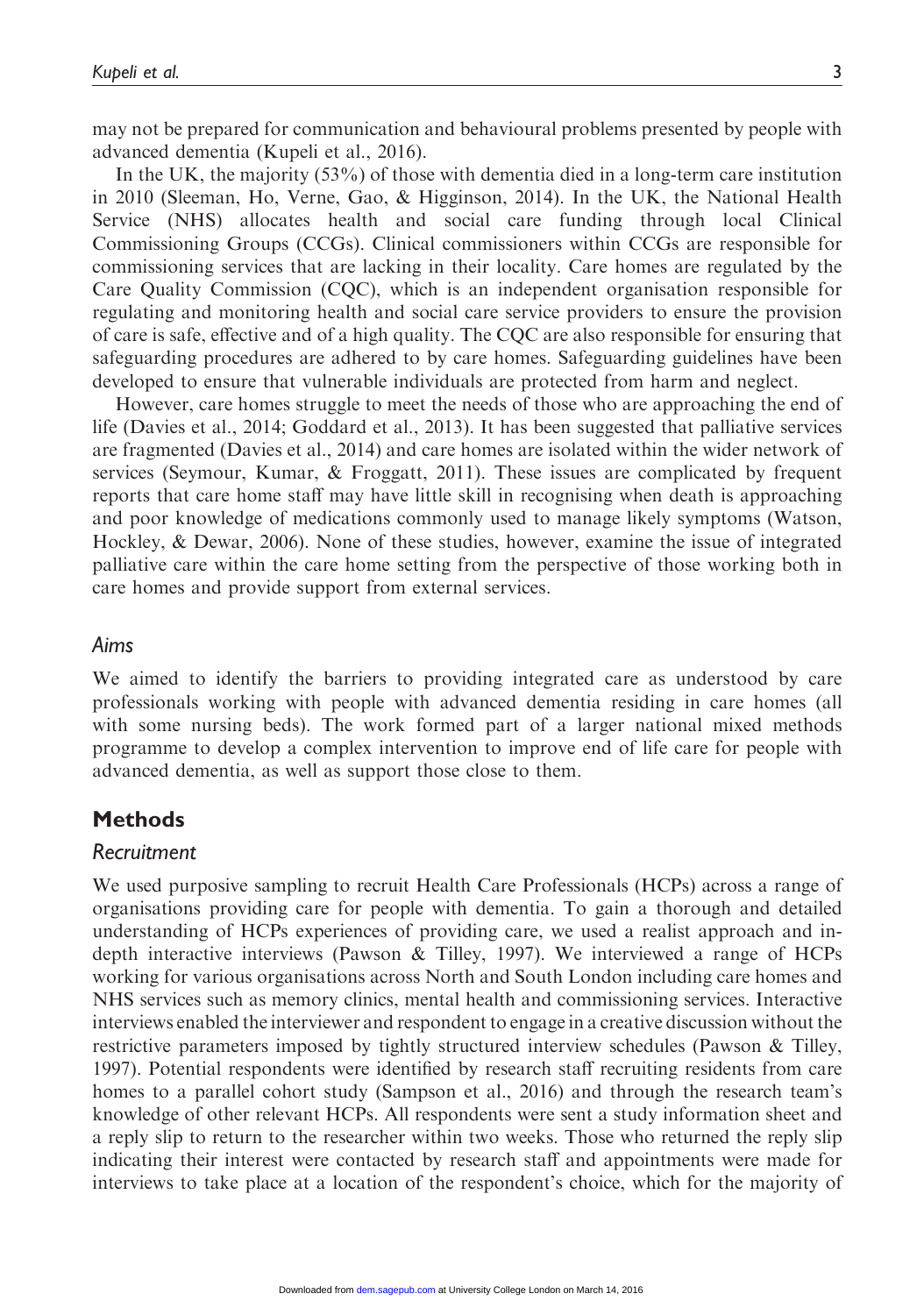HCPs was at their place of employment. Consent forms were completed on the day of the interview after any questions had been answered. Ethical approval was granted by the University College London Ethics Committee (Reference: 3578/001) on 24th January 2012.

#### Data collection

Our preliminary topic guide was informed by emergent findings from a rapid literature review, workshops with health and social care professionals, carers and people with early dementia, and by information from an ongoing cohort study within the research programme (Sampson et al., 2016). We sought to explore service personnel's recognition of dementia as a life-limiting illness, the management of acute medical problems, appropriateness of hospitalisation, the role of advance care plans and do not attempt resuscitation orders and HCPs views of where the health and social care system is failing to meet the needs of people with advanced dementia and their families. The researchers used emerging information to explore significant and unanticipated issues in later interviews.

### Data analysis

All interviews were audiotaped, transcribed and entered onto a qualitative software programme (Atlas-ti) for coding, management and retrieval of data. To ensure accuracy, two researchers checked the transcripts with the audio recordings. Transcripts were initially read several times to achieve familiarisation with the data. We analysed and coded the transcripts using thematic analysis as described by Braun and Clarke (2006). Units of text were broken down into categories to develop appropriate codes which were then grouped together to form themes. We used an iterative process to ensure that each unit of text was assigned to the correct  $code(s)$  and theme $(s)$  as new categories emerged. For rigour and transparency, we used memos and reflective diaries. A third researcher reviewed three randomly selected interviews, and any differences in the coding framework were resolved through discussion. Minor grammatical errors in quotes have been corrected to facilitate comprehension.

# Findings

#### Description of respondents

We interviewed 14 HCPs between September 2012 and October 2013. Respondents included three health-care assistants, one nurse, one clinical nurse manager, one clinical manager (manages a memory clinic service in an NHS-based organisation), two care home managers, one admiral nurse lead (specialist dementia nurse), one mental health nurse, one specialist mental health nurse and one occupational therapist. Two commissioners responsible for older adult services within a CCG were interviewed. While the range of experience and length of time in their current role (11 months to 14 years) was variable, all of the respondents were experienced in the health and social care sector. Interviews lasted approximately an hour.

#### Barriers to integrated care

The data revealed three main themes consisting of several sub-themes; (1) social and economic system, (2) care home organisational issues and (3) a fragmented approach to care. A top-down hierarchical structure of how societal attitudes and the governmental system can influence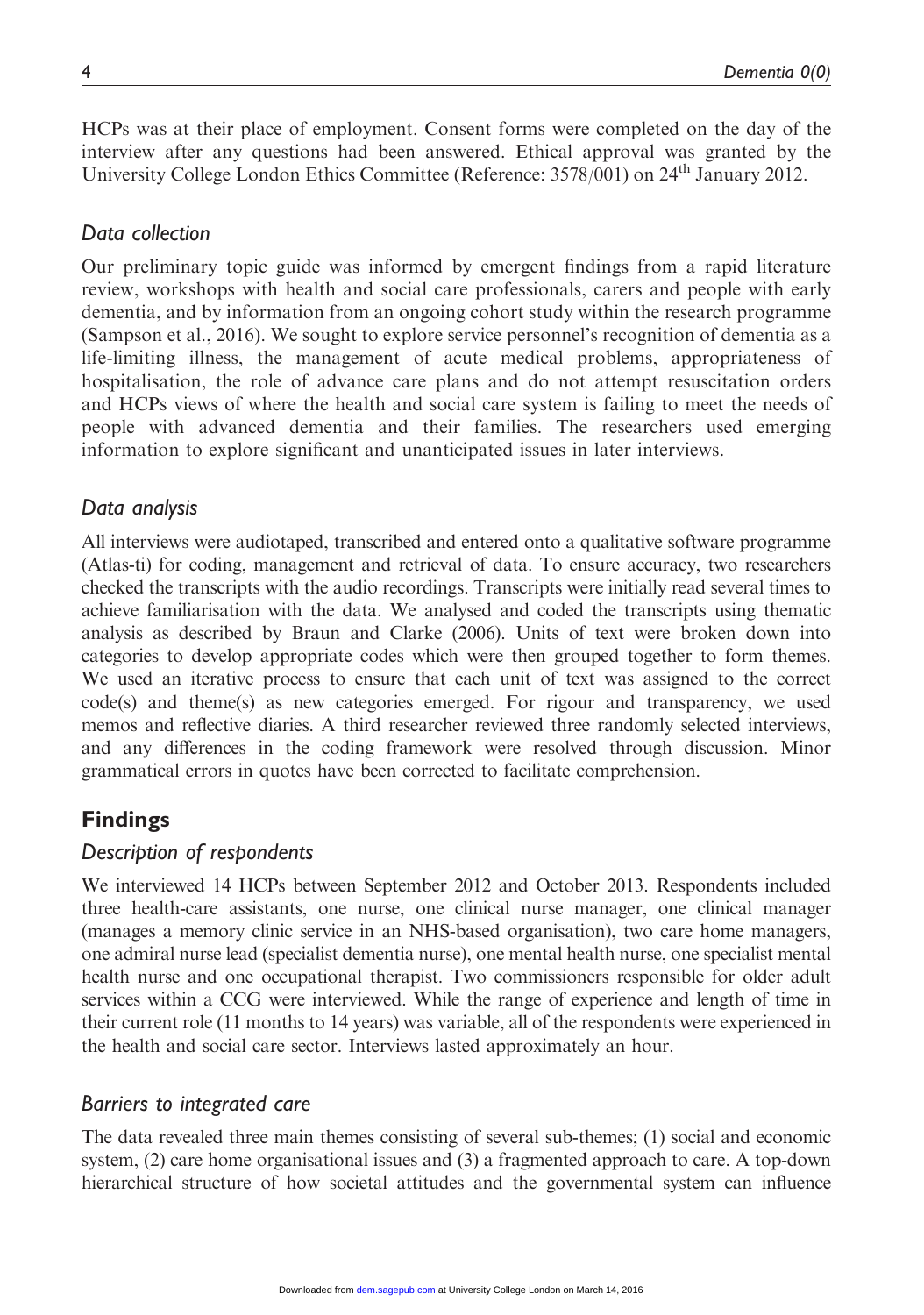

Figure 1. Barriers to integrated care for people with advanced dementia residing in care homes.

the organisation within care homes and a fragmented approach to care is illustrated in Figure 1. The care home setting and fragmented approach to care also interact reducing the capacity of the care system to meet the end of life care needs of those with advanced dementia.

Theme 1: Social and economic system. The first theme is societal attitudes of older people and how the state develops services and implements policies related to the provision of care for people with dementia. Our data revealed that collectively as a society, we place less value on older people than on younger people, especially those nearing the end of life.

That would be like shoving me in a home when I get older and they've got me listening to dance music all the time. It's homogenous kind of 'one size fits all'...There was something like the King's report last year that said in society we're all so focused about the under threes and children, and actually the most vulnerable members in our society are older people, over the age of whatever it was. And I thought, 'Yeah, they are, because they just don't have a voice' (Specialist Mental Health Professional).

The commissioners were focused on issues related to the early stages of dementia rather than care in the later higher dependency stages of dementia.

So we have a number of dementia projects, business cases...for example to enhance the memory assessment service, and improve our early intervention and diagnosis...I think what we're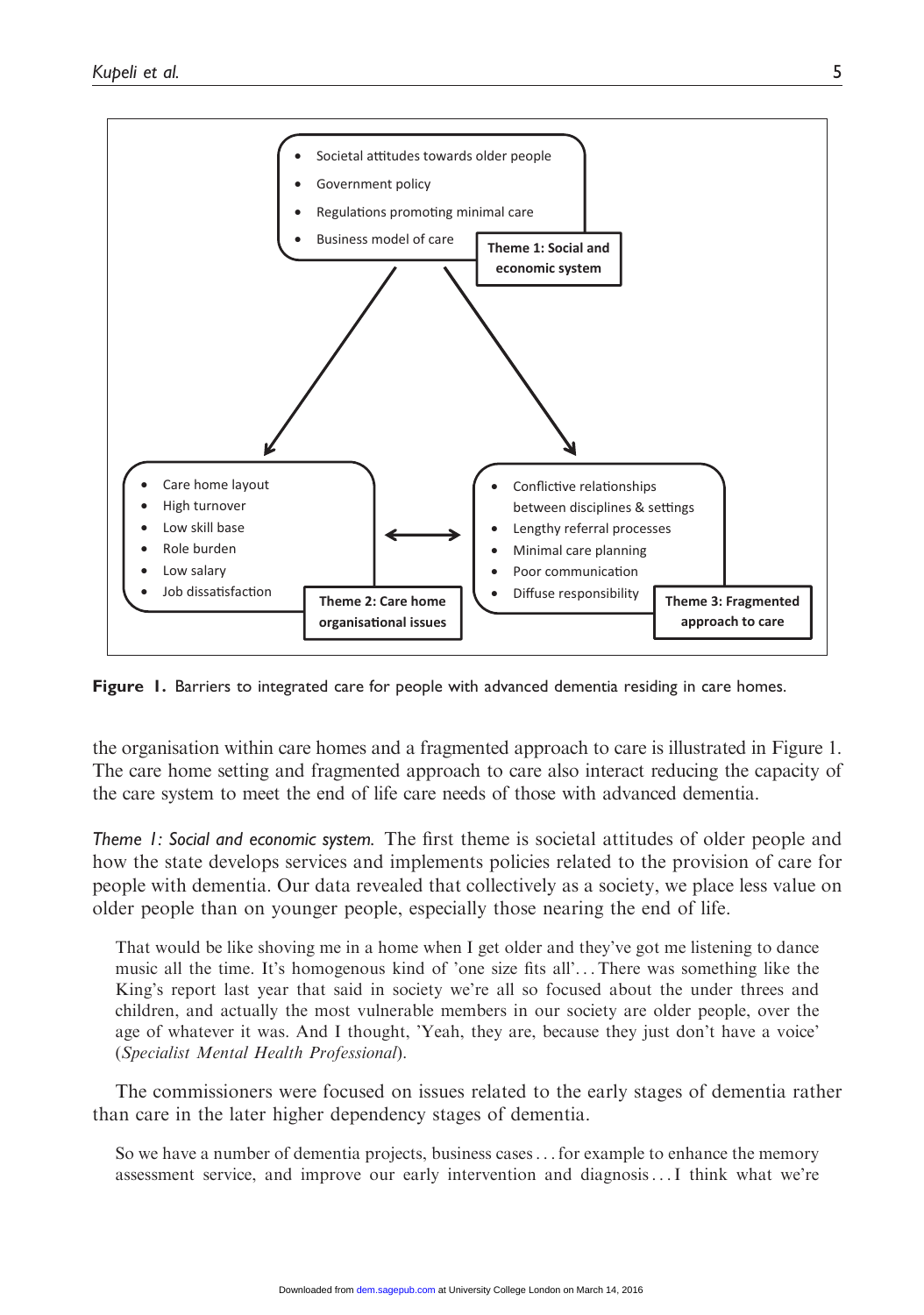envisioning is some services will be key services... like the day service for people with dementia ... a reading group (Commissioner for Older Adults Services).

There was consensus that UK Government strategy contributes to fragmented care. Limited funding and health and social care system reorganisation have been implemented to reduce costs, hence reducing the financial resources available for timely and coordinated care.

''I think now it's a big focus because of the viewing pathways, and looking at cost savings, and efficiencies,... it's financial priorities that we are expected to deliver on a big financial strategy'' (Commissioner for Older Adults Services).

The data highlight a general concern by professionals that care homes are overly influenced by a business model of care, driven by profit rather than optimal care. Care homes can work around equivocal regulations such as the Health and Social Care Act 2008 (Regulated Activities) Regulations 2010 by assigning nurses to provide assistance to health-care assistants when staffing levels are at minimal levels.

By law it should be five to one [*ratio of care staff to residents*]. So the extra five, I chipped in most times to assist. And I work on the floor  $\dots$  [Why do you think you're understaffed at the moment?] From my experience - its right across the whole country, you never get enough staff in. It's only, occasionally you might have three carers to support you, but most of the time, the shortness of the adequate personnel is a crisis... Well, I do believe that one of the reasons is cost effectiveness. Not cost effectiveness - it's got to do with finance. Not finance in the sense that, it's [*care homes*] a profit making organisation, that doesn't make it easy. And the less staff you get to carry out the task, the more profit you make (Mental Health Nurse).

Theme 2: Care home organisational issues. The physical layout of the care home may hinder the provision of good quality care. Many care homes are arranged so that people with different levels of need are housed on different floors of the building. Staff are required to work across these settings and the focus of their tasks may vary. Having staff consistently assigned to one floor was seen as promoting continuous care both to people with dementia and their families and enabled professional carers to adopt a more personalised approach.

I don't know how confident the care home staff would have been to do it [make referrals] and also they changed on a daily basis, that was the biggest,... not the staff in the home but the floor that they worked on, yeah. So like you'd go do a ward round with (Doctor) and you'd sit there and you'd say 'so how's blah, blah been this week?' and they'll say 'well I worked downstairs for the last five days then I had two days off' and it would be like well what, you know we did say 'please can you try and keep the same staff on the same floors' and then you'd have RMN's (Registered Mental Nurse) that worked on the middle floor which was more sort of general nursing and you would have an RGN (Registered General Nurse) on the bottom floor which was more psychiatric. There didn't seem to be any consistency to be honest (Clinical Manager).

A strongly held view was that care homes were ill-equipped to provide adequate end of life care for residents with dementia. Due to the profit-driven nature of care homes, respondents reported that staffing levels were poor, and staff turnover was high due to limited professional development opportunities, demanding workloads, low pay and low job satisfaction resulting in high levels of role burden. Low availability of both trained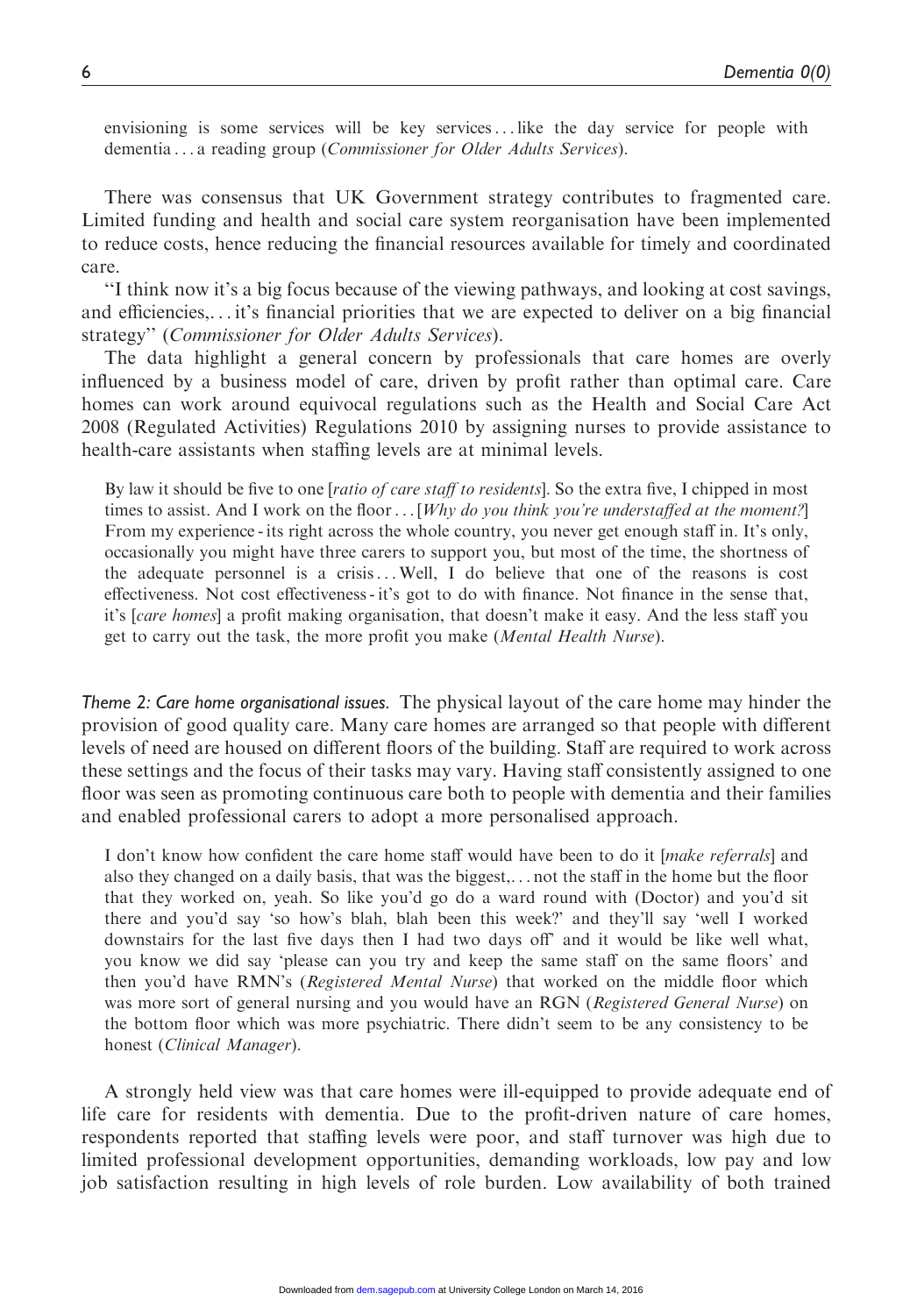and untrained staff resulted in demanding and stressful workloads forcing many staff to accept multiple responsibilities.

The workload also is extremely high for a nurse, for example the average amount of medications that a care home resident might be on may be 10, and that's three times a day, they have to be given it at a certain time, the GP's coming, the social worker's doing a review, there's a new admission, there's a transfer, there's a death, multiple, multiple things are happening at the same time that the nurse has to literally split herself in a hundred (Care Home Manager).

The less staff you get to carry out the task, the more profit you make ... you get disgruntled. Why should I stretch myself etc... not that you don't to want stretch yourself, but the impact of working endlessly has got a detrimental effect on your morale, output (Mental Health Nurse).

Care home staff were anxious about increasing governance and scrutiny that did not appear to take account of general working conditions, poor resources, challenging workload and the emotional demand of coping in these settings. Under the Department of Health's Care Act 2014, safeguarding requires local authorities to make enquiries if abuse or neglect is suspected. Some staff felt that enquiries were sometimes made into issues that were not related to neglect and that the process of being investigated impacted on morale and created a sense of distrust.

Everything's a safeguarding now, the bar is raised very, very high and we don't see it as a negative, it is stressful when it happens in your home because you own your home and its, you think it's a reflection on your home, and I think, I think the reason why it's so stressful is that the social services raise safeguarding and then investigate ... it's not safeguarding if they didn't change me within 5 or 10 minutes; it's not a safeguarding. These are issues that we learn from. But already the flags are there, CQC (Care Quality Commission) is notified, and everything, everybody's aware, and it just has a negative impact on the care in itself ...It does have an impact. It does have an impact on morale (Care Home Manager).

Respondents reported that the commercial priorities of care homes negatively influenced staff career development leaving a considerable gap in training opportunities. These included training sessions on dementia, documentation completion, compassionate care and pain recognition. However, high staff turnover was a major obstacle to training. Conversely, lack of training may contribute to turnover.

[if I could ask you to name a couple of top priorities that you think will improve care for this very vulnerable group of patients, particularly those approaching the end of their life, what do you think you'd say?] Staff - really well trained staff. Really well trained staff. Of all the stuff that you've said, I think that well, well trained staff (Specialist Mental Health Professional).

There's such a high turnover of staff at that level [*care homes*], as you probably know. We have to do it [training] regularly, but we have to do some kind of toolkit which is really train the trainer with the toolkit, champions – it is a real challenge (*Commissioner for Older Adults Services*).

Respondents described how a low-skilled workforce hampered the potential of care home staff to deliver high-quality care resulting in poor symptom recognition and management. Care home staff argued that they were not provided with the training or support from external service providers to recognise and respond to symptoms presented by people with advanced dementia as they approached the end of life.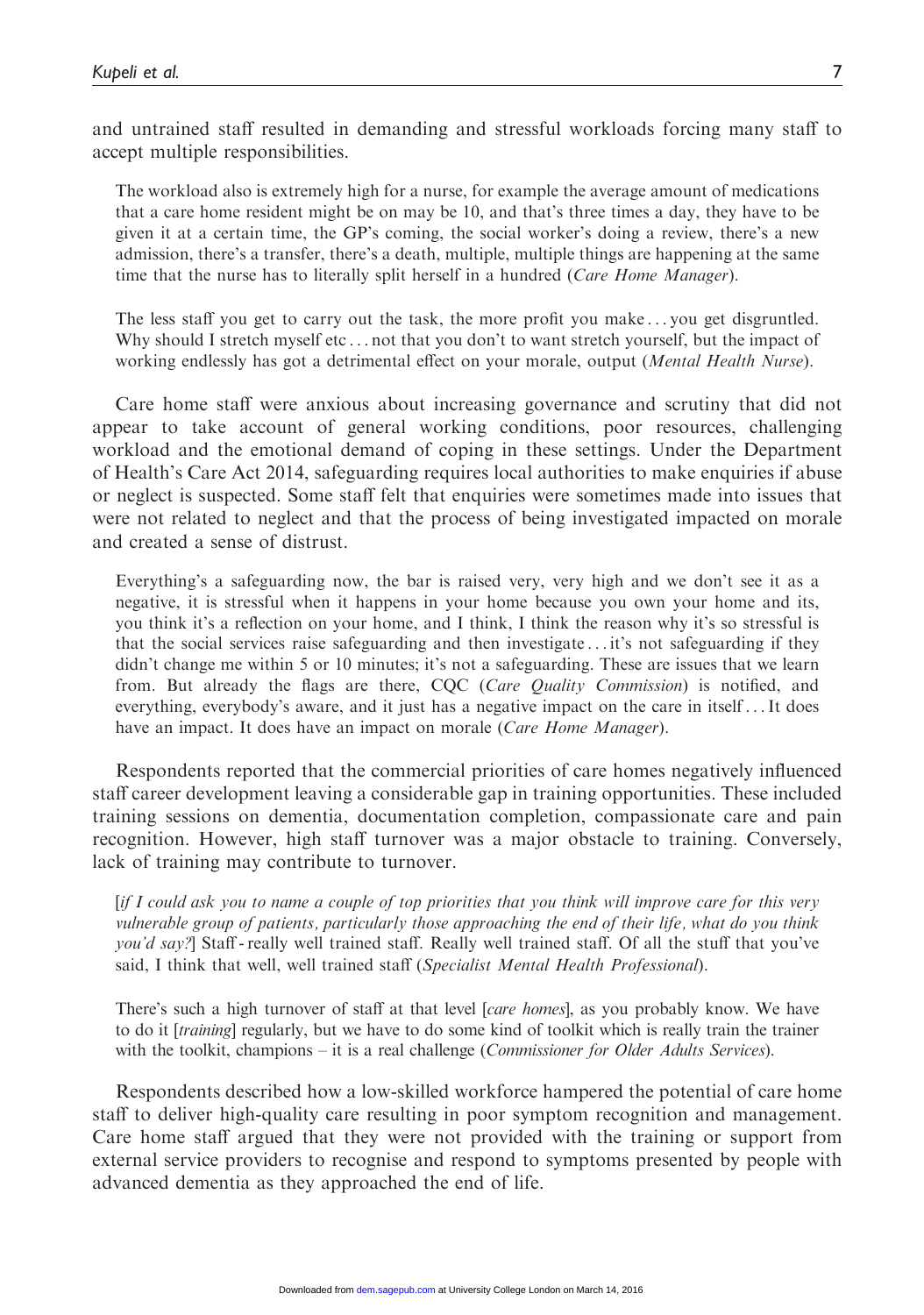When someone says, 'Oh, no, she's not in pain,' oh please - the nurses - 'What do you mean she's not in pain?' They need to be more educated with dementia, because they can't cope. There's certain people that can cope with dementia, and a lot of people can't cope with dementia. A lot of people do not like working with them, because they can't cope with them. They don't know how to respond to them (Health Care Assistant).

Some senior care home staff expressed frustration in the lack of motivation of team members and reported a poor uptake of recommendations by other staff. These opinions highlight the low skill base of care home staff, which appears to limit professionalism in role performance leading to problems within teams.

Some people will put some things in place but won't think about everything else and its sort of left to me to do all the referrals and everything else. I'll say have you done this, have you done that, have you done this, have you done that? (Care Home Manager)

It was suggested that care home staff appear demotivated in providing residents with anything more than basic care tasks, and consequently are perhaps unable to provide a more personalised and compassionate approach to residents dying with dementia.

''This is what I'm saying about carers in general, they won't motivate their brain. They will do, they will wash, they will clean, they will feed, but not anything in between" (*Heath Care Assistant*).

Theme 3: Fragmented approach to care. Various thematic issues reflected fragmented care resulting from problematic relationships between care home staff and external HCPs. Care home staff contended that their knowledge and experience of caring for residents were under-recognised or devalued by other HCPs. Such issues deepen the apparent lack of trust between care home staff and service providers external to the care home.

She's developed, rapidly developing grade four pressure sores everywhere, we've done safe guarding and everything else, she's not on any analgesic but if you ask her she says she's not in pain. So did a pain assessment day before, did one again yesterday and our GP was on holiday until today so trying to speak to another GP its sort of, 'I want something for pain relief but she won't take anything orally because she's refusing all medication', 'well if she says not in pain from your pain assessment then I can't prescribe something', 'yes but looking at her, she is in pain but she's one of these people that sort of keeps quiet', so it's more about, I suppose people trusting you (Care Home Manager).

The processes implemented by care providers external to the care home, for example, lengthy referral processes and lack of advance care planning within primary and secondary care also resulted in uncoordinated and fragmented care.

[is it easy to get other HCP in when needed?] It's not very easy ... the social worker is okay, because you have the contact number and you can contact them but if you need the OT [Occupational Therapist] or physio or dietician or any other specialist who come from (Borough of London) reach you just fax over the referral but sometimes they can be very long because they have a long waiting list... And sometimes you need to re fax it to remind them because our report is getting through but they still do not get in contact with us. Sometimes two weeks pass and still nothing ...(Nurse).

Information sharing was described as at its weakest when people with dementia were transferred between services, such as to hospital. In the quote below, a clinical manager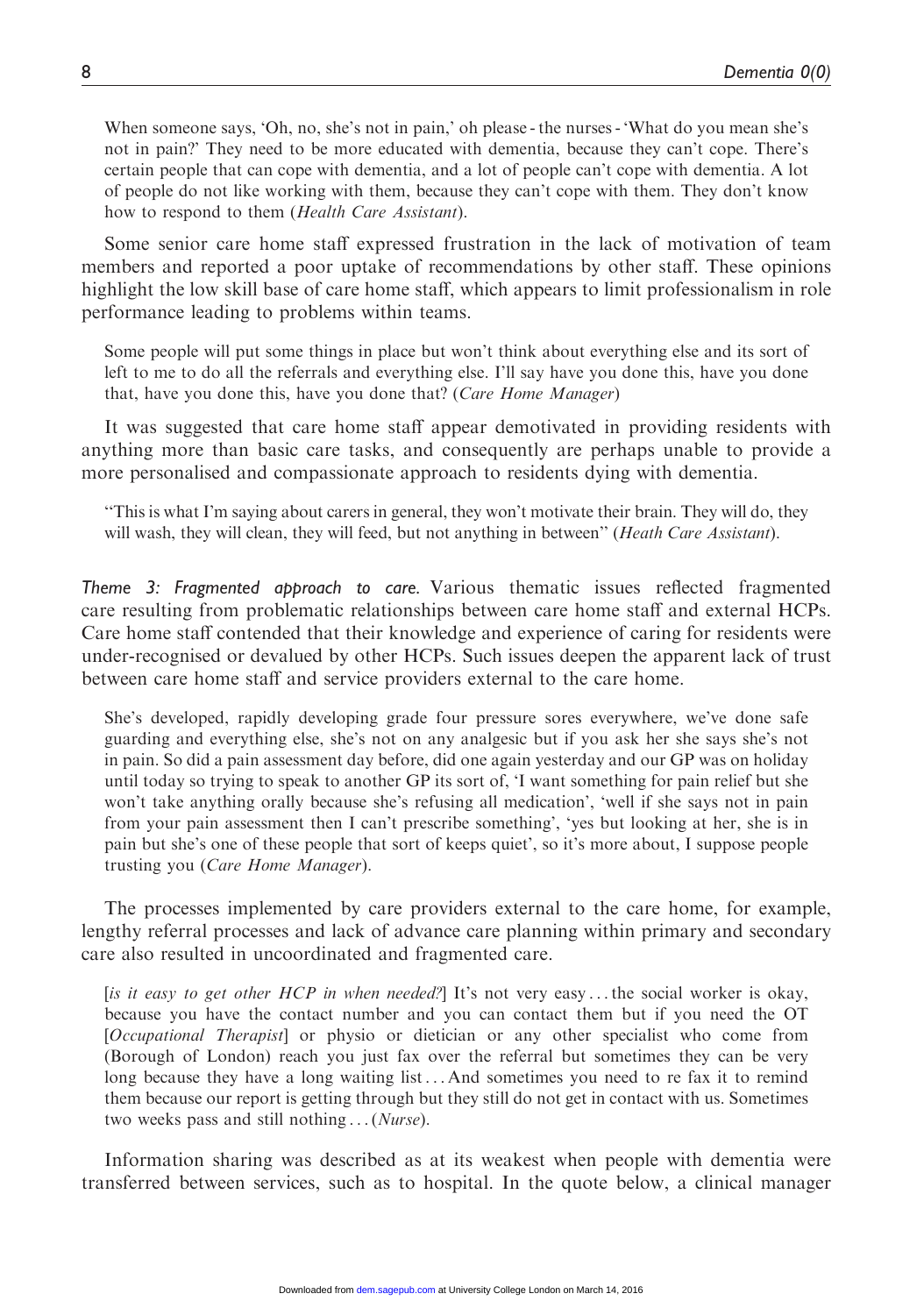laments the poor communication and the ill-defined responsibility when a patient is transferred to a care home from a psychiatric ward.

There's absolutely zero information about the history and even the GP doesn't have it either, you know, which I think is terrible. Yeah ... Just crap communication yeah. And it's up to the ward to ensure that information is, or although maybe it's up to the placement officer, whoever decides on placing them to get that information but they've probably not got it either (Clinical Manager).

Care home staff described how hospital staff did not understand the nature and challenges that are faced by care homes. In the following quote, a care home manager points to ethical and procedural differences between residential care and hospital care, suggesting that residential care is negatively vilified. Again, such feelings are likely to result in further demoralisation in this sector and reduce integration of care.

When they go to the hospital from here, they always have a UTI, they're always dehydrated, they have faecal impaction ... And it's ALWAYS, look that's what's happened, dehydrated. But none of this is true. What they [hospital staff] don't understand is that we don't force care here on anyone, for any reason whatsoever. We don't restrain, we don't restrain physically, chemically, we don't put people in recliners that they can't get up out of, that's a restraint, we don't open people's mouths and give medication if they're spitting it out, we don't put fluids in people's mouths if they don't want to drink, the same thing with food, ok, and we have a balance that we, this is one of the stresses of the job in that when we admit somebody, and decide that we're going to care for that person, we have a duty of care. We also on the other hand have to balance that with the person's right to refuse ... and I think, not just the hospital but I believe, social workers need to come in to care homes and I think they need to see for themselves what happens in care homes (Care Home Manager).

NHS-based services such as hospitals were described as having access to specialist resources and working in multidisciplinary teams in comparison to care home staff who work independently of other service providers.

''they [care home staff] work independently whereas in the hospital, if there's a problem, call the doctor, call the physio'' (Care Home Manager).

HCPs reported that they worked in silos, which hindered the development of an integrated care approach.

I still think there is, you know, they [HCPs] do work really well, but they do tend to work in silos, everybody still does work in silos. And it does need to be a bit more integrated. So integrated in terms of providers, and integrated across the pathway (Commissioner for Older Adults Services).

There was an element of diffused responsibility amongst providers of care for those with advanced dementia. Each expert is expected to provide care when their specialist advice is sought but a single health-care provider rarely takes overall responsibility for the health and well-being of those living in care homes.

We've got a single point of contact in this area so we'd refer via the single point of contact. For dieticians, and speech and language therapy we've got a form we fax off to the department. For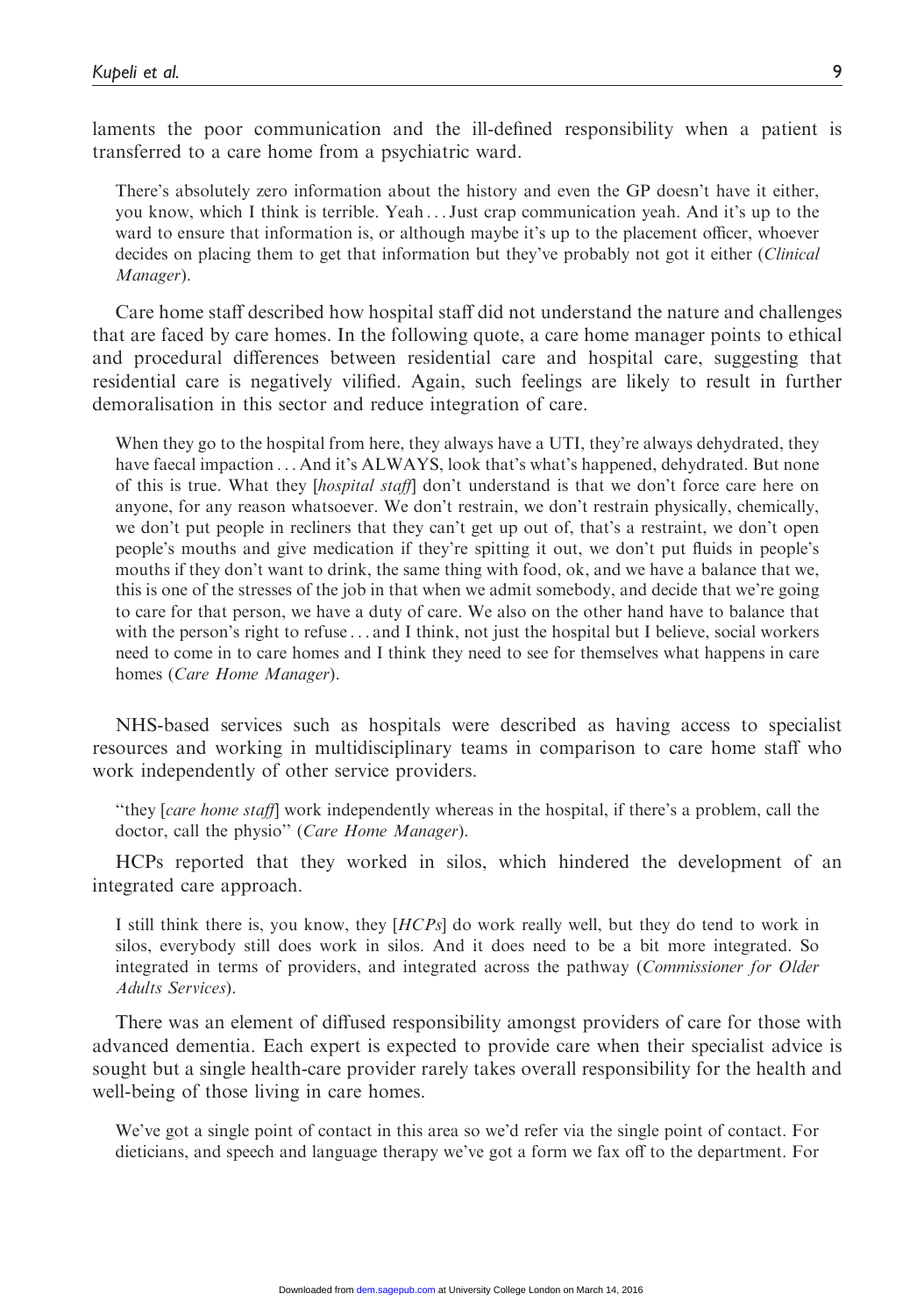palliative care we have to go through the GP and for podiatry we have to go through the GP (Care Home Manager).

### **Discussion**

To our knowledge, this is the first study to explore the barriers to providing integrated care to those with advanced dementia in care homes incorporating both HCPs working within and external to care homes. Given the growing population of people with dementia (Prince, et al., 2015) and that the majority of people with advanced dementia die in long-term care institutions (Sleeman et al., 2014), understanding and addressing the barriers to providing integrated care are critical. Our data suggest that three main factors hinder the development of an integrated approach to palliative care for those with advanced dementia: societal attitudes and governmental policy, the care home organisation and a fragmented approach to care. Within a youth-focused society, services for older people are given less emphasis and dementia care policy initiatives focus on assessment and the earlier phases of dementia.

Care home staff experience high role burden associated with demanding working conditions, very low pay and limited professional development opportunities. Our findings illustrate poor communication and conflictive relationships between HCPs and service settings, poor symptom management, lengthy referral processes, inter-agency ignorance, diffused responsibility amongst care providers and minimal care planning. These factors result in a fragmented rather than integrated approach to care.

Some of these findings are not unique to our study. Previous research highlights that tensions arise when other HCPs do not recognise that care home staff are familiar with their residents (Gage et al., 2012) and found disagreements regarding service responsibility (Jha, 2008). Limited professional development opportunities and low pay for formal carers in this sector are prevalent in countries other than the UK (Forbes & Neufeld, 2008). However, comparative work suggested that whilst health and social care services in the UK presented poor integration, care providers in the Netherlands functioned within collaborative networks (Kumpers, Mur, Hardy, van Raak, & Maarse, 2006). In addition, nursing homes in the UK have adopted a social care approach, whilst the Netherlands draws from a medical care model, thus enabling continuous access to doctors and other medical expert care for people with advanced dementia (Kumpers, Mur, Maarse, & van Raak, 2005) albeit at the cost of social needs.

The crucial need for integrated care, especially for those with advanced dementia has been highlighted by researchers in the US (Shega et al., 2003). Provision of proactive and integrated palliative care for people living with dementia in the community resulted in the rapid detection and management of symptoms and an increase in hospice referrals (Shega et al., 2003). Similarly, multidisciplinary teams caring for those with dementia score higher on quality indicators such as assessment and care planning, integration and provision of specialist care when compared with single health or social disciplines. However, the level of integration was not consistent across all multidisciplinary teams (Abendstern, Reilly, Hughes, Venables, & Challis, 2006) suggesting that coordinated care depends on individual teams at local levels. Similarly, UK studies indicate that collaboration at a local level is patchy and vulnerable to breakdown due to high staff turnover (Dening, Greenish, Jones, Mandal, & Sampson, 2012; Gage et al., 2012). While specialist palliative care from hospices could provide support to care homes, research shows these services may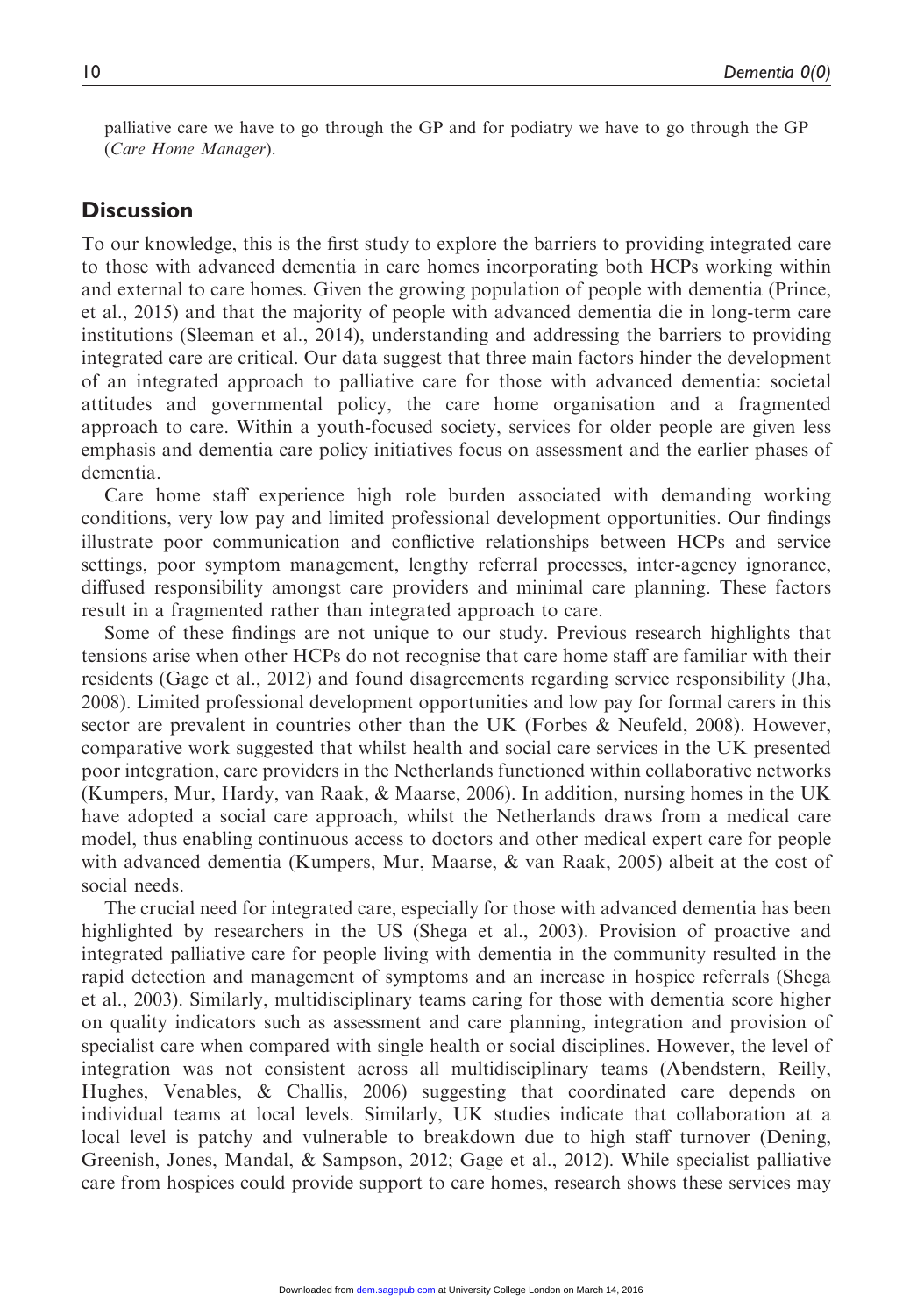only be used in response to crises rather than as part of advance planning (Froggatt, Poole, & Hoult, 2002).

Business-driven care homes foster a culture of minimalistic provision of care aimed at meeting basic needs but neglecting, for example social interaction and emotional and spiritual support. A recent review found that these areas are just as important as ensuring that the physical needs of those at the end of life are fulfilled (Perrar, Schmidt, Eisenmann, Cremer, & Voltz, 2015).

Lack of professional development opportunities for care home staff also contributes to the cycle of poor provision of fragmented care. A recent review highlighted that providing structured training programmes to formal carers working in care homes can improve behavioural problems presented by people with dementia and reduce the use of antipsychotic medication (Fossey et al., 2014). Integration of care should be available continuously throughout the disease and not just at the diagnostic stage (Bullock, Iliffe, & Passmore, 2007; McNulty, Jackson, & Pelosi, 2008).

#### Strengths and limitations

Our study has a number of strengths including the recruitment of commissioners and HCPs from a variety of services, the collection of rich data from in-depth interactive interviews and the use of triangulation and consensus meetings to verify the credibility of the data. Our realist approach to developing the topic guide informed by our findings from the other components of the programme ensured that the interviews addressed issues that were emerging directly from our work with services.

Although the study did not aim to be representative of all HCPs, data were collected from HCPs working in care homes and those providing care to care homes in the South East of England. However, these attitudes may not be applicable to other HCPs such as general practitioners and allied health professionals and those working in other areas of the UK or in other countries. Finally, an integrated approach to providing end of life care for people with advanced dementia requires collaboration between care providers and family carers. Although it is a limitation that we have not included family carers perspectives, we did seek their views on this topic and hope to publish these findings separately.

#### Implications

Our findings have implications for research, policy and practice. They support two of the top 10 research priorities for care at the end of life identified by the Palliative and end of life care Priority Setting Partnership (PeolcPSP) (2015) which worked in consultation with people with dementia, their family carers and HCPs providing care for those with palliative care needs. This report stresses the need for training to be provided to HCPs delivering palliative care and research to develop a continuous model of care.

We suggest that integration of care would be developed by modifying structural factors and the network of services that currently function as separate entities when providing care for people with dementia. The Better Care Fund (National Health Service (NHS) England, 2013) proposed by the UK Government could help reduce the fragmentation in the provision of good end of life care for those with dementia, for example, by developing networks and shared referral pathways to foster improved relationships between health and social care providers.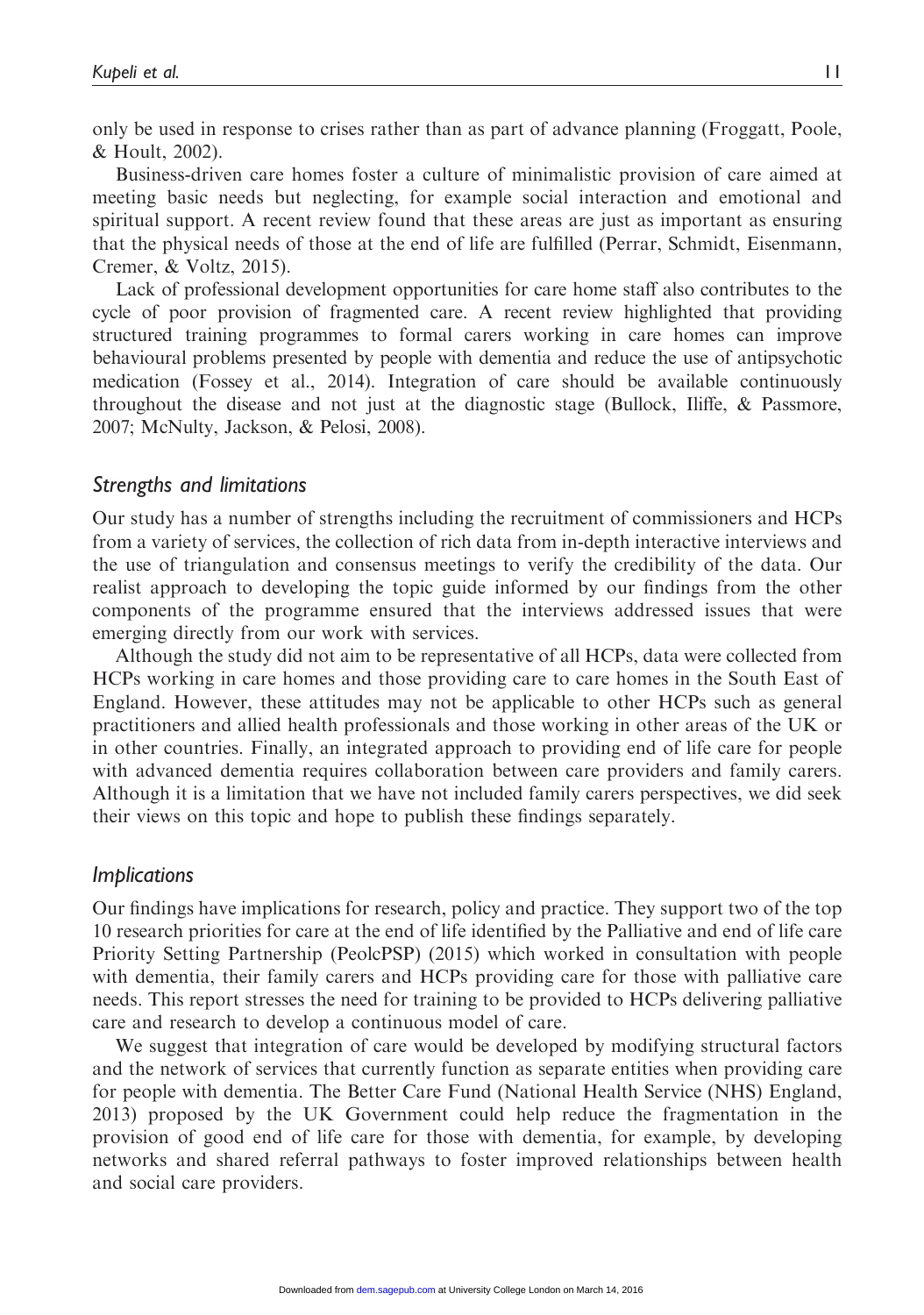Our finding that care homes operate on minimal staffing levels is not surprising as the Health and Social Care Act 2008 (Regulated Activities) Regulations 2010 is open to interpretation stating that care services must employ ''sufficient numbers of suitably qualified, skilled and experienced persons.'' This should be replaced with definitive recommendations on the optimal ratio of HCPs to residents in care homes to ensure good care. In addition, good practice could be incentivised by rewarding care homes who adhere to such recommendations as part of standard practice.

# Conclusion

Care of people with dementia who are approaching death may be enabled by an integrated approach that includes improving the communication and relationships between all care providers and creating multidisciplinary teams who draw on each other's knowledge to provide optimal care. For this, a top-down approach from policy makers is required so that the funding and resources are available to develop leaders in this field who will motivate all care providers to work together at local level. Successful development of an integrated model could result in an environment and culture where older people are more valued and cared for by a proactive, collaborative team of experts who provide health and social care.

#### Acknowledgements

We thank our co-applicants Professors Rumana Z Omar and Steve Morris from University College London for providing expert advice throughout the programme. We also thank other members of the COMPASSION research team, past and present, for their support in completing this research. Useful comments were also received from two reviewers.

#### Authors' contributions

Nuriye Kupeli analysed the interviews with the guidance and support of Gerard Leavey and drafted the manuscript. Louise Jones and Elizabeth Sampson conceived the research, obtained funding for the COMPASSION programme and managed all elements of the work. Jane Harrington and Kathryn Lord conducted interviews and contributed to data analysis and interpretation. Kirsten Moore independently analysed three interviews at random and completed the triangulation process with Nuriye Kupeli. Michael King, Gerard Leavey and Irwin Nazareth (with Rumana Omar and Steve Morris) conceived and obtained funding for the COMPASSION research programme and provided expert advice throughout the programme. All authors contributed to the development of the manuscript and approved the final version.

#### Declaration of conflicting interests

The author(s) declared no potential conflicts of interest with respect to the research, authorship, and/or publication of this article.

#### Funding

The author(s) disclosed receipt of the following financial support for the research, authorship, and/or publication of this article: This work is part of The COMPASSION Study (Care Of Memory Problems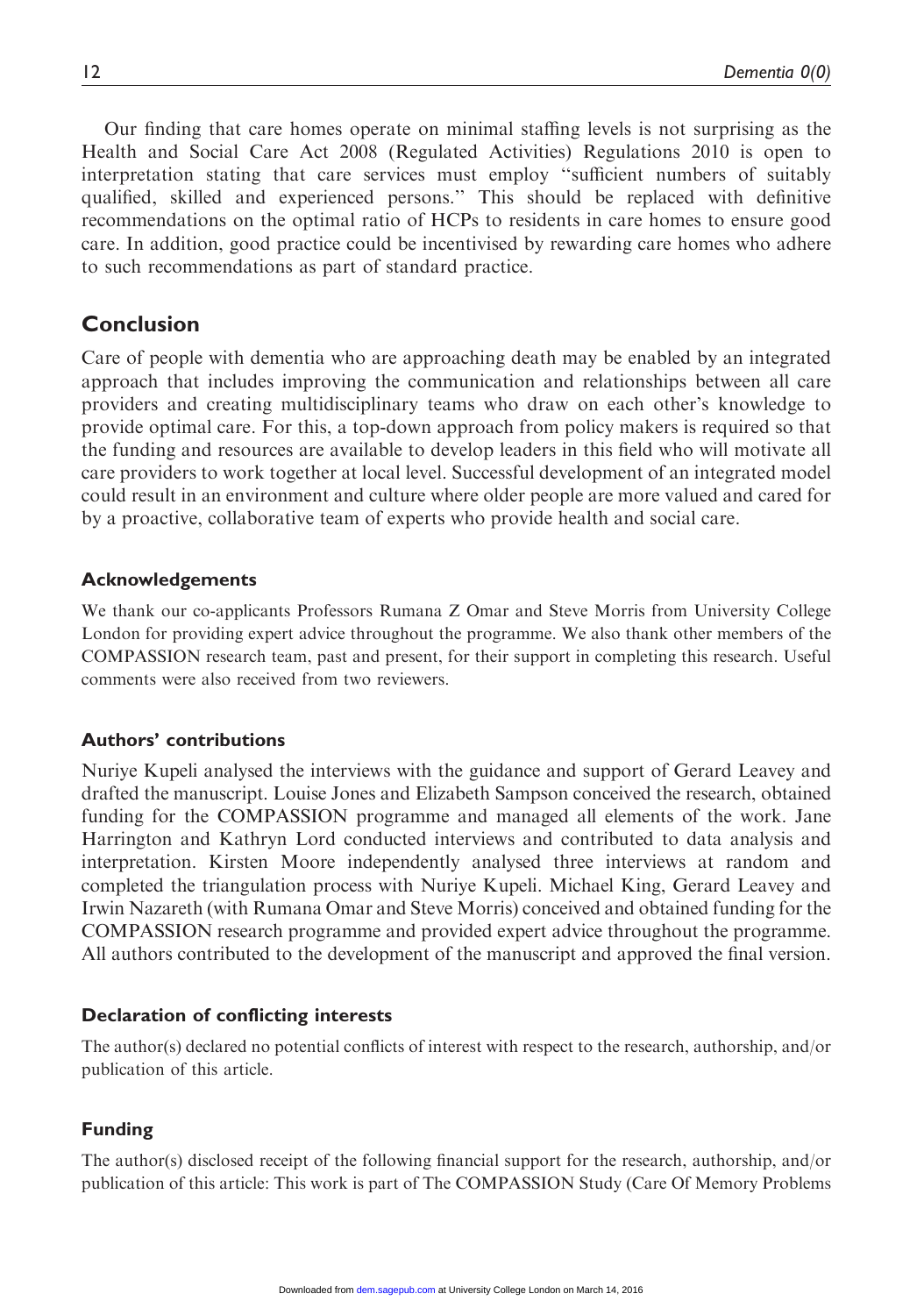in Advanced Stages: Improving Our Knowledge) (Part of the Marie Curie Dementia Research Programme: developing an intervention to improve end of life care in advanced dementia; National Institute for Health Research (NIHR) portfolio reference numbers: 12621; 12623). The Compassion Programme is funded by Marie Curie Cancer Care (Grant reference: MCCC-FPR-11-U) through a process administered in partnership with Cancer Research UK.

#### Ethics approval

Ethics approval was obtained from University College London (UCL) research ethics committee (reference: 3578/001).

#### References

- Abendstern, M., Reilly, S., Hughes, J., Venables, D., & Challis, D. (2006). Levels of integration and specialisation within professional community teams for people with dementia. *International Journal* of Geriatric Psychiatry, 21(1), 77–85.
- Alzheimer's Society. (2014). Dementia 2014: Opportunity for change. Retrieved from [http://www.](http://www.alzheimers.org.uk/site/scripts/download_info.php?fileID=2317) [alzheimers.org.uk/site/scripts/download\\_info.php?fileID](http://www.alzheimers.org.uk/site/scripts/download_info.php?fileID=2317)= $2317$
- Braun, V., & Clarke, V. (2006). Using thematic analysis in psychology. Qualitative Research in Psychology, 3(2), 77–101.
- Bullock, R., Iliffe, S., & Passmore, P. (2007). Can we afford not to have integrated dementia services? Age Ageing, 36(4), 357–358.
- Care Quality Commission. (2010). Guidance about compliance: Essential standards of quality and safety. Retrieved from<http://www.cqcguidanceaboutcompliance.org.uk/>
- Davies, N., Maio, L., Vedavanam, K., Manthorpe, J., Vernooij-Dassen, M., & Iliffe, S. (2014). Barriers to the provision of high-quality palliative care for people with dementia in England: A qualitative study of professionals' experiences. Health Social Care Community, 22(4), 386–394.
- Dening, K. H., Greenish, W., Jones, L., Mandal, U., & Sampson, E. L. (2012). Barriers to providing end-of-life care for people with dementia: A whole-system qualitative study. BMJ Support Palliative Care, 2(2), 103–107.
- Forbes, D. A., & Neufeld, A. (2008). Looming dementia care crisis: Canada needs an integrated model of continuing care now! Canadian Journal of Nursing Research, 40(1), 9–16.
- Fossey, J., Masson, S., Stafford, J., Lawrence, V., Corbett, A., & Ballard, C. (2014). The disconnect between evidence and practice: A systematic review of person-centred interventions and training manuals for care home staff working with people with dementia. International Journal of Geriatric Psychiatry, 29(8), 797–807.
- Froggatt, K. A., Poole, K., & Hoult, L. (2002). The provision of palliative care in nursing homes and residential care homes: A survey of clinical nurse specialist work. Palliative Medicine, 16(6), 481–487.
- Gage, H., Dickinson, A., Victor, C., Williams, P., Cheynel, J., Davies, S. L., ... Goodman, C. (2012). Integrated working between residential care homes and primary care: A survey of care homes in England. BMC Geriatrics, 12, 71.
- Goddard, C., Stewart, F., Thompson, G., & Hall, S. (2013). Providing end-of-life care in care homes for older people: A qualitative study of the views of care home staff and community nurses. Journal of Applied Gerontology, 32(1), 76–95.
- Jha, A. (2008). Integrated multidisciplinary approach for dementia care. British Jouran of Psychiatry, 193(1), 79; author reply 79.
- Kumpers, S., Mur, I., Hardy, B., van Raak, A., & Maarse, H. (2006). Integrating dementia care in England and The Netherlands: Four comparative local case studies. Health and Place, 12(4), 404–420.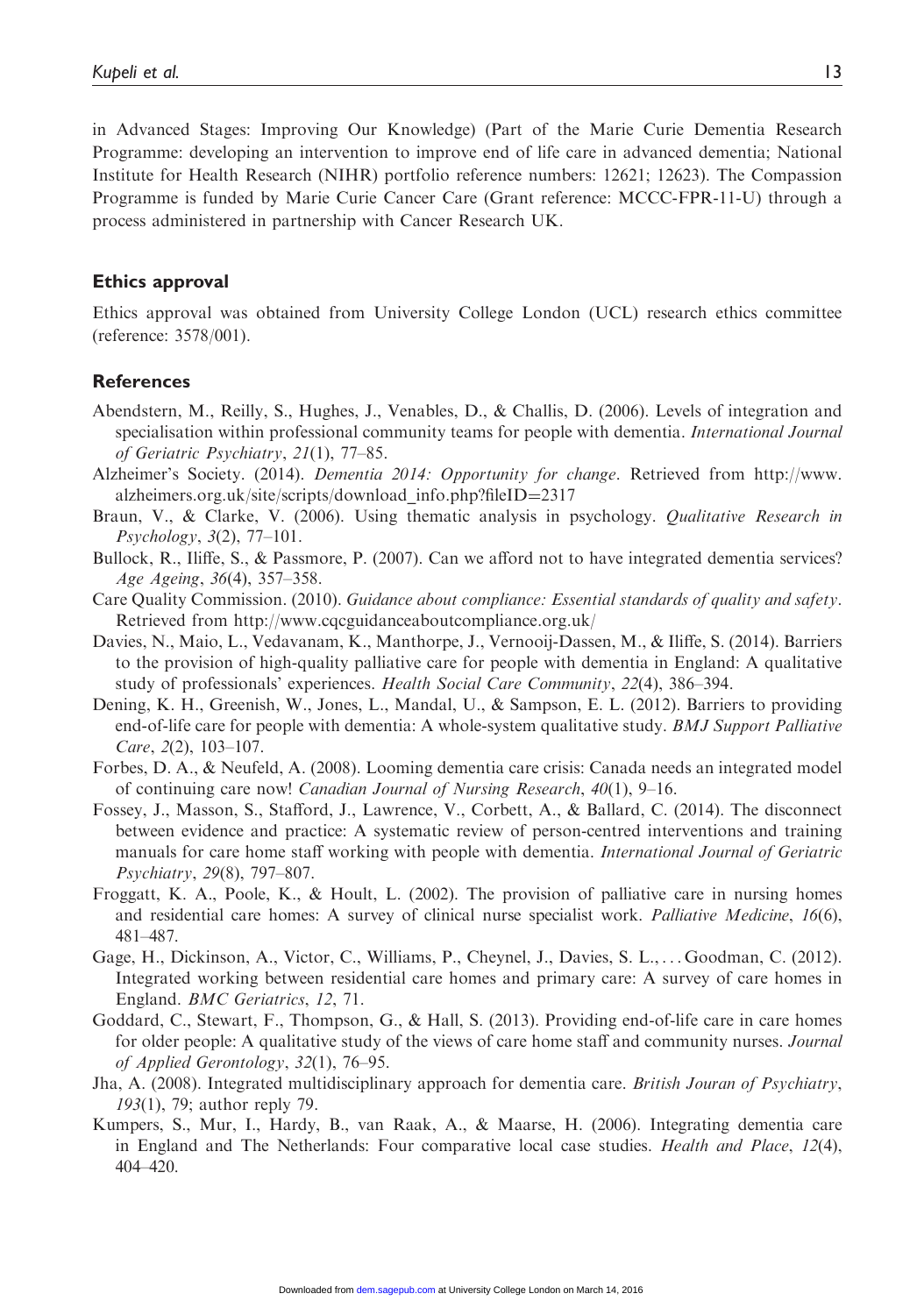- Kumpers, S., Mur, I., Maarse, H., & van Raak, A. (2005). A comparative study of dementia care in England and the Netherlands using neo-institutionalist perspectives. Quality Health Research, 15(9), 1199–1230.
- Kupeli, N., Leavey, G., Moore, K., Harrington, J., Lord, K., King, M.,...Jones, L. (2016). Context, mechanisms and outcomes in end of life care for people with advanced dementia. BMC Palliative Care.
- Lloyd-Williams, M., Abba, K., & Crowther, J. (2014). Supportive and palliative care for patients with chronic mental illness including dementia. Current Opinion in Supportive and Palliative Care, 8(3), 303–307.
- McNulty, S. V., Jackson, G. A., & Pelosi, A. J. (2008). Integrated multidisciplinary diagnostic approach for dementia. British Jouranal of Psychiatry, 193(3), 257; author reply 257.
- Nakanishi, M., Nakashima, T., Shindo, Y., Miyamoto, Y., Gove, D., Radbruch, L., ... van der Steen, J. T. (2015). An evaluation of palliative care contents in national dementia strategies in reference to the European Association for Palliative Care white paper. International Psychogeriatrics, 25, 1–11.
- National Health Service (NHS) England. (2013). Developing plans for the better care fund. Retrieved from<http://www.england.nhs.uk/wp-content/uploads/2013/12/bcf-plann-guid.pdf>
- Ouwens, M., Wollersheim, H., Hermens, R., Hulscher, M., & Grol, R. (2005). Integrated care programmes for chronically ill patients: A review of systematic reviews. International Journal of Quality Health Care, 17(2), 141–146.
- Palliative and end of life care Priority Setting Partnership (PeolcPSP). (2015). Putting patients, carers and clinicians at the heart of palliative and end of life care research. Available at: [http://](http://www.palliativecarepsp.org.uk/wp-Content/uploads/2015/01/PeolcPSP_Final_Report.pdf) [www.palliativecarepsp.org.uk/wp-Content/uploads/2015/01/PeolcPSP\\_Final\\_Report.pdf](http://www.palliativecarepsp.org.uk/wp-Content/uploads/2015/01/PeolcPSP_Final_Report.pdf) (accessed 22 February 2015).
- Pawson, R., & Tilley, N. (1997). Realistic evaluation. London, UK: Sage Publications.
- Perrar, K. M., Schmidt, H., Eisenmann, Y., Cremer, B., & Voltz, R. (2015). Needs of people with severe dementia at the end-of-life: A systematic review. Journal of Alzheimers Disease, 43(2), 397–413.
- Prince, M., Wimo, A., Guerchet, M., Ali, G., Wu, Y., & Prina, M. (Eds.). (2015). World Alzheimer report 2015: The global impact of dementia. An analysis of prevalence, incidence, cost and trends. London, UK: Alzheimer's Disease International.
- Sampson, E. L., Davis, S., Kupeli, N., Vickerstaff, V., Moore, K., Harrington, J., ... Jones, L. (2016). Living and dying with advanced dementia: A prospective cohort study. Manuscript in preparation.
- Seymour, J. E., Kumar, A., & Froggatt, K. (2011). Do nursing homes for older people have the support they need to provide end-of-life care? A mixed methods enquiry in England. Palliative Medicine, 25(2), 125–138.
- Shega, J. W., Levin, A., Hougham, G. W., Cox-Hayley, D., Luchins, D., Hanrahan, P., ... Sachs, G. A. (2003). Palliative excellence in Alzheimer care efforts (PEACE): A program description. Journal of Palliative Medicine, 6(2), 315–320.
- Sleeman, K. E., Ho, Y. K., Verne, J., Gao, W., & Higginson, I. J. (2014). Reversal of English trend towards hospital death in dementia: A population-based study of place of death and associated individual and regional factors, 2001-2010. BMC Neurology, 14, 59.
- van der Steen, J. T., Radbruch, L., Hertogh, C. M., de Boer, M. E., Hughes, J. C., Larkin, P., ... Volicer, L. (2014). White paper defining optimal palliative care in older people with dementia: A Delphi study and recommendations from the European Association for Palliative Care. Palliative Medicine, 28(3), 197–209.
- Vandervoort, A., Van den Block, L., van der Steen, J. T., Volicer, L., Vander Stichele, R., Houttekier, D., ... Deliens, L. (2013). Nursing home residents dying with dementia in Flanders, Belgium: A nationwide postmortem study on clinical characteristics and quality of dying. American Medical Directors Association, 14(7), 485–492.
- Watson, J., Hockley, J., & Dewar, B. (2006). Barriers to implementing an integrated care pathway for the last days of life in nursing homes. *International Journal of Palliative Nursing*, 12(5), 234–240.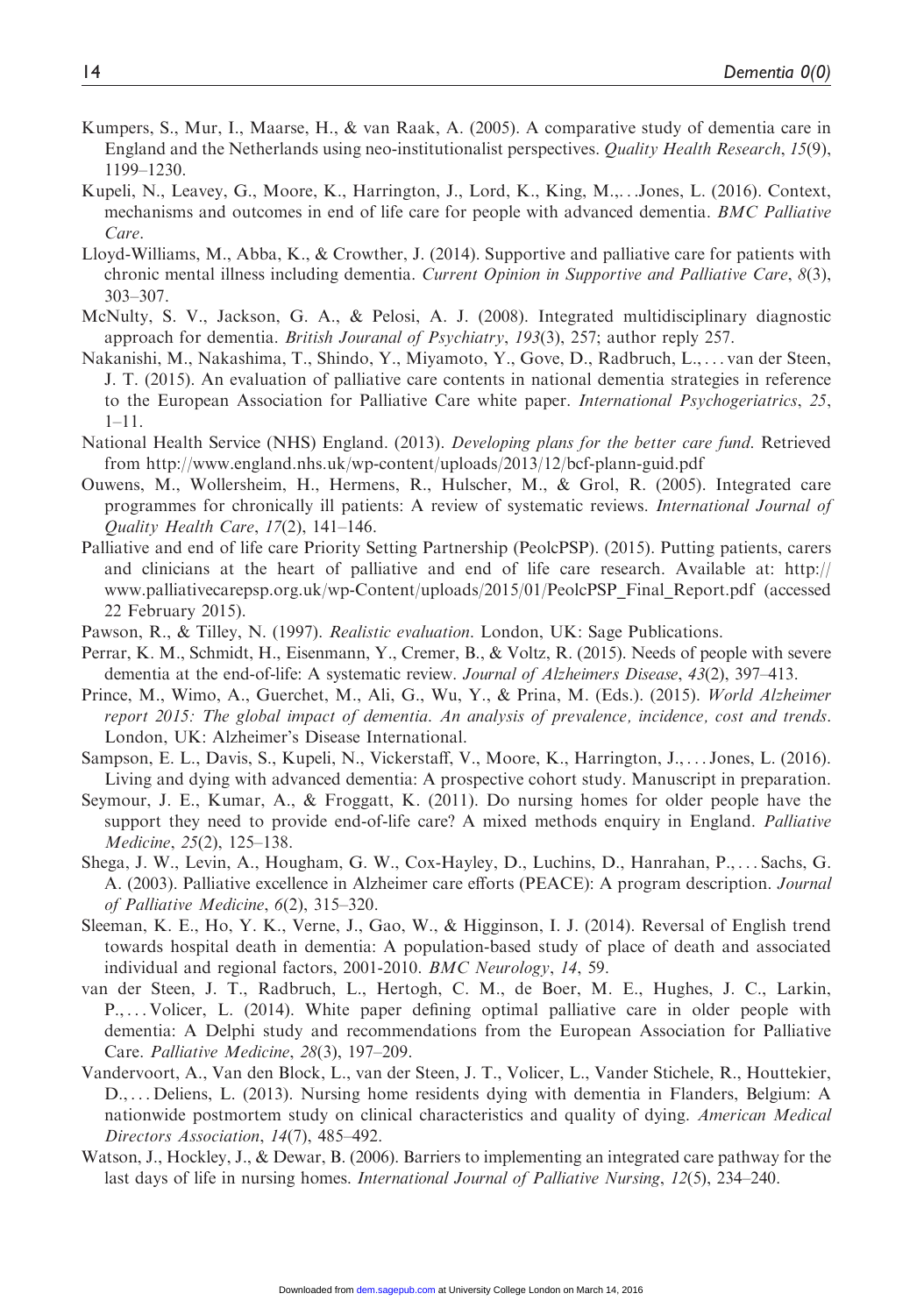- Wolfs, C. A., Dirksen, C. D., Severens, J. L., Kessels, A., Verkaaik, M., & Verhey, F. R. (2011). The costs and benefits of an integrated approach to dementia. Tijdschrift Voor Psychiatrie, 53(9), 657.
- Wolfs, C. A., Kessels, A., Dirksen, C. D., Severens, J. L., & Verhey, F. R. (2008). Integrated multidisciplinary diagnostic approach for dementia care: Randomised controlled trial. British Jouranl of Psychiatry, 192(4), 300–305.

#### Author Biographies

Nuriye Kupeli has a background in health psychology and is currently a research associate at the Marie Curie Palliative Care Research Department, University College London. She completed a PhD in Health Psychology examining the effects of stress and affect regulation on problematic weight regulation at the University of Hertfordshire. She has undertaken research in assessing the clinical symptom burden of people with advanced dementia in care homes, as well as looking at the health and social care needs of their carers. Her mixed methods expertise includes designing and conducting longitudinal and interventional health studies, assessing psychometric properties of self-report measures, conducting interview studies and analysing qualitative data.

Gerard Leavey is a Professor of Mental Health Research at Bamford Centre for Mental Health and Wellbeing at the University of Ulster. He has undertaken a considerable body of research in psychiatry and health services research and played various key roles in the psychiatric research community in London and the UK. He has successfully obtained funding from many bodies including the Economic and Social Research Council, NIHR, Medical Research Council, BUPA, and the R&D Division of the Public Health Agency, Northern Ireland. Professor Leavey's research interests are in community-based mental health services and support, help-seeking behaviour, migration, ethnicity, religion and spirituality.

**Jane Harrington** is a Health Psychologist and has been employed at University College London since 1996. She is a Senior Research Fellow and joined the Marie Curie Palliative Care Research Department in 2007. Her research interests are wide and varied but centre around communication between health care professionals and patients/carers, advance care planning and health related quality of life.

Kathryn Lord has a background in psychology. She is currently completing her PhD within the division of psychiatry at University College London and has almost 10 years of dementia research experience. Her interests are in dementia care transitions and carers support. Kathryn was a research associate on the Compassion research programme.

Michael King is a Psychiatric Epidemiologist who is a Professor of Primary Care Psychiatry, joint director of PRIMENT Clinical Trials Unit and joint lead on the University College London arm of the London Research Design Service. His expertise includes the design and conduct of cohort studies and randomised trials of complex mental health interventions in primary and secondary care. He has undertaken observational research which includes national surveys of mental health in the UK, research using large clinical data bases, and cohort studies in European populations to understand the risks for mental disorders. His interests include randomised trial methodology, primary care mental health, risk prediction